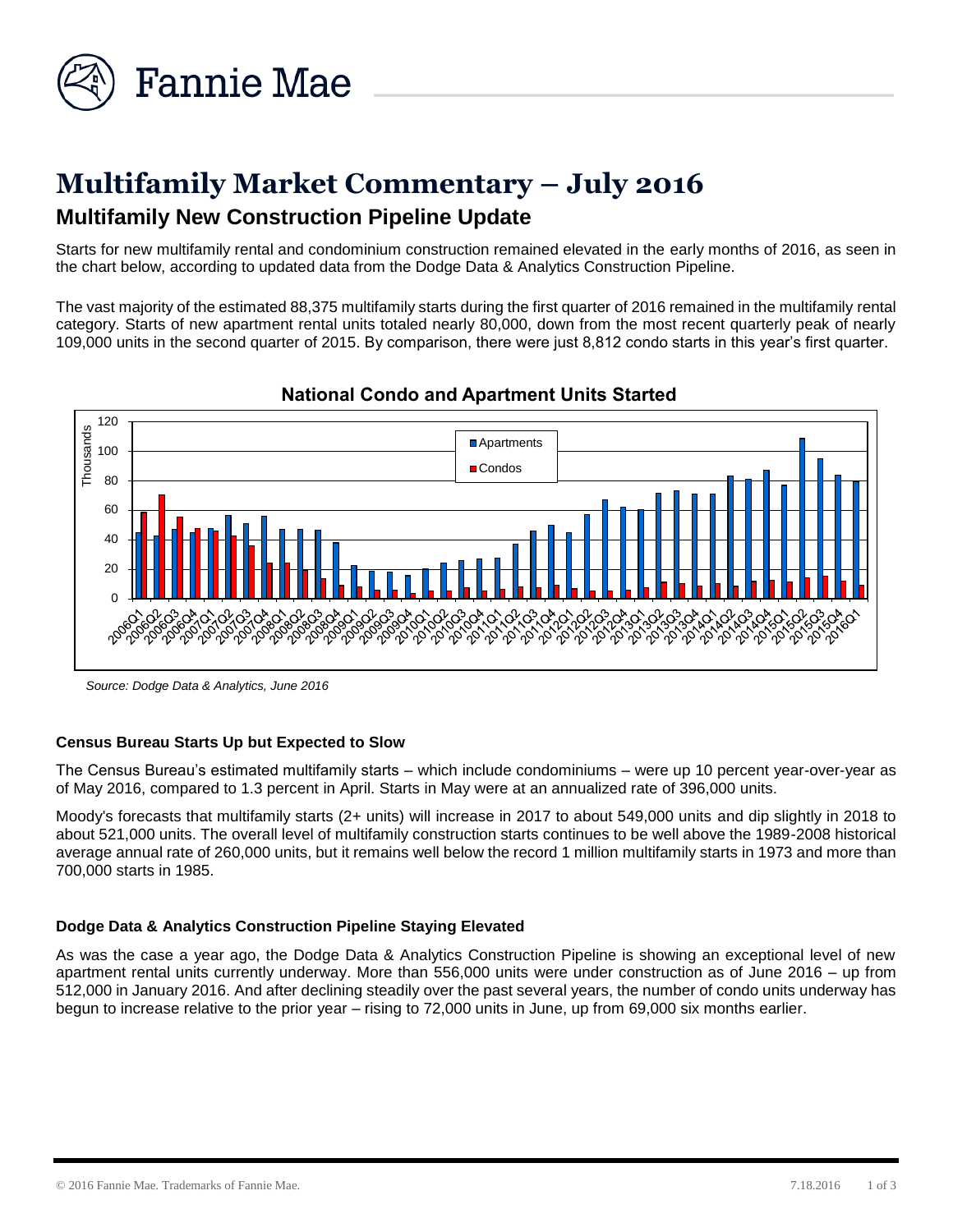





## **Supply Concentrated in Major Markets**

The most active metros in the country for apartment development continue to be New York, Washington, Houston, and Dallas. New York has more than 100,000 units underway, while the other three exceed 30,000. Denver, Seattle, and Boston follow with slightly fewer units underway. Rounding out the top 10 are Los Angeles, Austin, and Atlanta.

An onslaught of new supply in Houston is somewhat troubling, at least over the short term. A combination of low oil prices and a weaker than expected local economy are decreasing demand for rentals at the same time as deliveries of new units are surging. This suggests that the metro is in for a period of rising vacancies, declining rent growth, and even possible rent contractions. The longer-term outlook should brighten, however, once these conditions subside and Houston's multifamily market returns to a healthy growth mode.

Austin is also concerning. The vast majority of its new stock is for Millennial high-tech workers who want to live downtown. But some of the new jobs the local economy generates in the next few years may not be in the high-tech sector and may not pay enough to support Austin's escalating asking rent levels. As a result, its apartment market is expected to see some volatility, and a decline in occupancy levels and rents – especially if there is a slowdown or disruption in the high-tech sector.



# **Estimated Multifamily Units Completed and Underway – Select Metros**

*Source: Dodge Data & Analytics, June 2016*